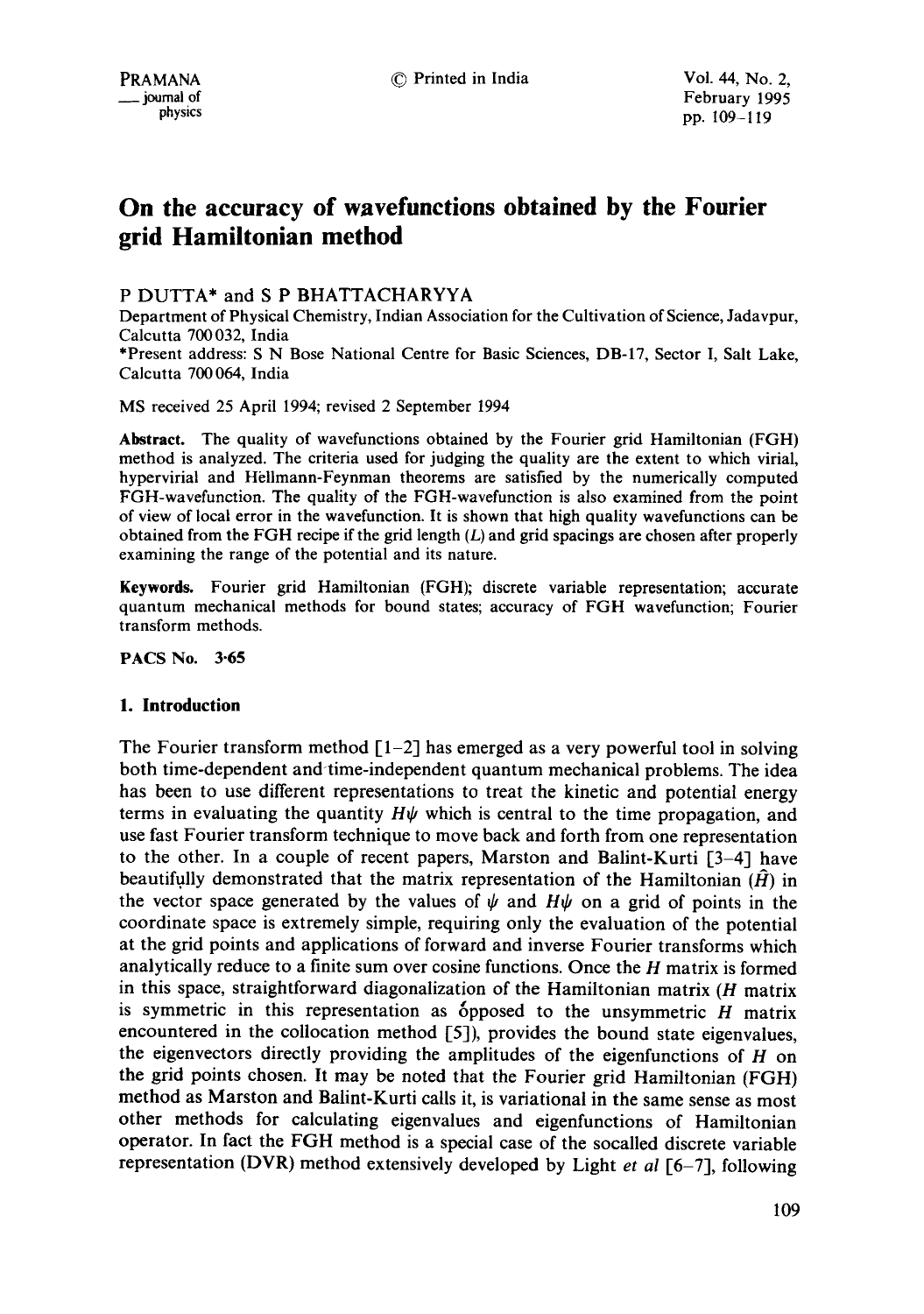### *P Dutta and S P Bhattacharyya*

the earlier work of Harris *et al* [8]. DVR has been shown to be related to the gaussian quadrature method by Dickinson and Certain [9]. Viewed from a variational point of view, the FGH method works with two crucial parameters, the grid length  $(L)$  and grid density  $(N/L)$ . It is therefore important to understand how the choice of these parameters affect the accuracy of the FGH eigenfunctions and eigenvalues. Marston and Balint-Kurti [3] showed that the FGH-wavefunction for a Morse oscillator nicely coincides with the corresponding analytical solution at the grid points and that the convergence of eigenvalues with respect to the number of grid points is fast. The level of accuracy of FGH wavefunctions is of paramount importance since energy eigenvalues are always estimated one order better than the corresponding eigenfunctions. How does one check the accuracy of the computed eigenfunctions which directly affects values of other non-commuting observables? One obvious solution is to compare the FGH-wavefunction with the corresponding exact wavefunction, if known. But the FGH method is expected to be of value in cases where analytical solutions are not easily obtained or are unavailable. An alternative strategy therefore would be to check whether FGH wavefunctions obey certain theorems which the exact wavefunctions would satisfy; for example, we may think of virial and hypervirial theorems, Hellmann-Feynman theorem, Frost's local energy criterion, etc.

It may be noted in this context that the DVR is isomorphic with an approximate finite basis set representation in which some matrix elements of the Hamiltonian are determined by numerical quadrature over the DVR points. Light *et al* I-6] have shown that in one dimensional problems DVR may be truncated just as in the finite basis set representation with comparable loss of accuracy in the eigenvalues. However, impact of truncation on the quality of the eigenfunctions and other non-commuting observables was not analyzed. The present paper focuses on this central question; how does the truncation affect the quality of the FGH wavefunctions? The yardstick for quality of  $\psi$  employed by us is conformability of FGH-wavefunction with certain theorems obeyed by exact wavefunctions. The analysis has special significance in the context of many dimensional extension of the FGH method [10] which leads to a rapid escalation of the dimensionality of the space in which the Hamiltonian has to be diagonalized. Alternatively, some mean-field approximations must be used. Truncation is thus inevitable in multidimensional problems. One must therefore know in advance the impact of truncation on the FGH-wavefunction at least in one-dimensional problems where the parameters of crucial importance as noted already, are the grid length and grid spacing. In what follows we attempt to achieve this objective.

## **2. Results and discussion**

#### i) *FGH-wavefunction and virial theorem*

Although satisfaction of the virial theorem does not guarantee the exactness of the wave function, it is a necessary condition that accurate wavefunctions obey the virial theorem [111. To investigate the extent to which the FGH-wavefunction conforms to this necessary condition we have solved the one-dimensional Schrödinger equation for i) harmonic and ii) quartic anharmonic oscillators by the FGH method. The wavefunctions thus obtained for different bound states have been used to calculate the expectation values required to compute the virial ratio. The vth eigenstate of the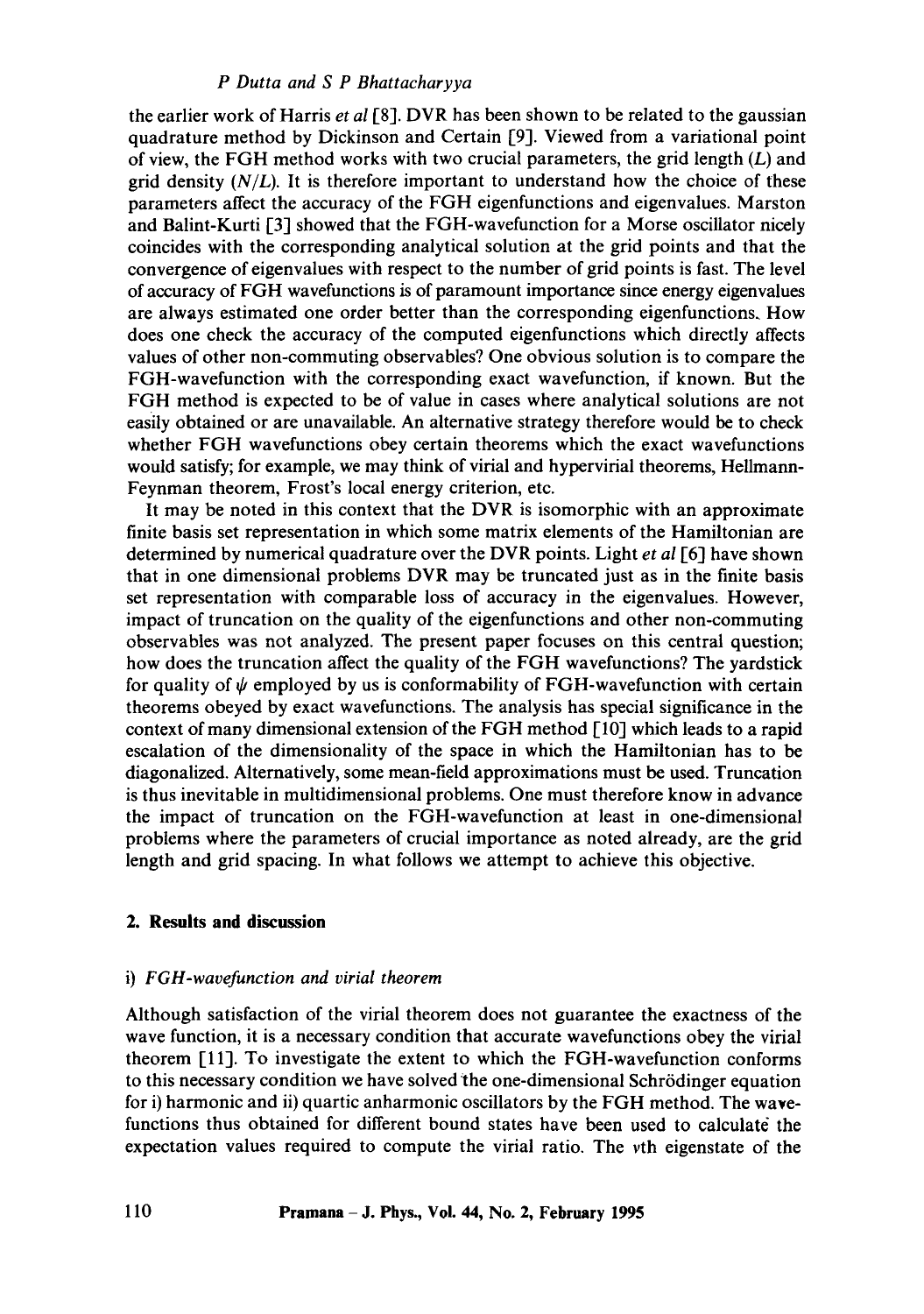oscillator  $|\psi_{v}\rangle$  obtained by FGH method is represented as follows:

$$
|\psi_{\nu}\rangle = \sum_{i=1}^{N} \omega_{i}^{\nu} \Delta x |x_{i}\rangle
$$
 (1)

where, N is the number of grid points,  $\omega_i^s$  are the values of the vth bound state wavefunction at the grid points. The expectation value of a quantum mechanical operator A corresponding to the normalized state function  $|\psi\rangle$  is

$$
\langle A \rangle_{\psi} = \langle \psi | \hat{A} | \psi \rangle / \langle \psi | \psi \rangle = \sum_{ij} \omega_i^* \omega_j A_{ij} / \sum_i |\omega_i|^2
$$
 (2)

where

$$
A_{ij} = \langle x_i | \hat{A} | x_j \rangle.
$$

Virial theorem for a potential V which is homogeneous in coordinate  $x_i$  and of degree n leads to the equation

$$
2\langle T\rangle = \langle \Sigma x_i \partial V / \partial x_i \rangle = n \langle V \rangle \tag{3}
$$

where  $\langle T \rangle$  and  $\langle V \rangle$  are the expectation values corresponding to kinetic and potential energy operators, respectively. The virial equation for a harmonic oscillator potential  $[V(x) = (1/2)kx^2]$  therefore takes the form

$$
2\langle T\rangle_{\mathbf{v}} = 2\langle V\rangle_{\mathbf{v}} \quad \text{or} \quad \langle T\rangle_{\mathbf{v}}/\langle V\rangle_{\mathbf{v}} - 1 = 0. \tag{4}
$$

For an anharmonic quartic potential  $[V(x) = (1/2)kx^2 + \lambda x^4]$  the corresponding virial equation is as follows:

$$
2\langle T \rangle = \langle x\partial V/\partial x \rangle = 2\langle V \rangle + 2\lambda \langle x^4 \rangle \quad \text{i.e.}
$$
  

$$
\langle T \rangle_v = \langle V \rangle_v + \lambda \langle x^4 \rangle_v.
$$
 (5)

Table 1. Required expectation values have been calculated using the FGH wavefunctions for the first few vibrational states of a harmonic and quartic 'oscillator to demonstrate that the FGH wavefunctions satisfy virial theorem.

| v | Harmonic oscillator*                                        | Quartic oscillator <sup>#</sup> |                                                              |  |
|---|-------------------------------------------------------------|---------------------------------|--------------------------------------------------------------|--|
|   | $\lfloor \langle T \rangle / \langle V \rangle - 1 \rfloor$ | $\langle T \rangle$             | $\left[\langle V\rangle + \lambda \langle x^4\rangle\right]$ |  |
| 0 | 0.00000000                                                  | 0.253 656 42                    | 0.253 656 42                                                 |  |
| 1 | 0.00000000                                                  | 0.76803206                      | 0.76803206                                                   |  |
| 2 | 0.00000000                                                  | 1.296 143 24                    | 1.296 143 24                                                 |  |
| 3 | 0.00000000                                                  | 1.83725676                      | 1.83725676                                                   |  |
| 4 | 0.00000000                                                  | 2.390 725 30                    | 2.390 725 30                                                 |  |
| 5 | 0.00000000                                                  | 2.955 972 88                    | 2.955 972 88                                                 |  |
| 6 | 0.00000000                                                  | 3.53248348                      | 3.53248348                                                   |  |
| 7 | 0.00000000                                                  | 4.11979193                      | 4.11979193                                                   |  |
| 8 | 0.00000000                                                  | 4.71747660                      | 4.71747660                                                   |  |
|   |                                                             | u                               | $\rightarrow$                                                |  |

\*see text, eq.  $(4)$  #see text, eq.  $(5)$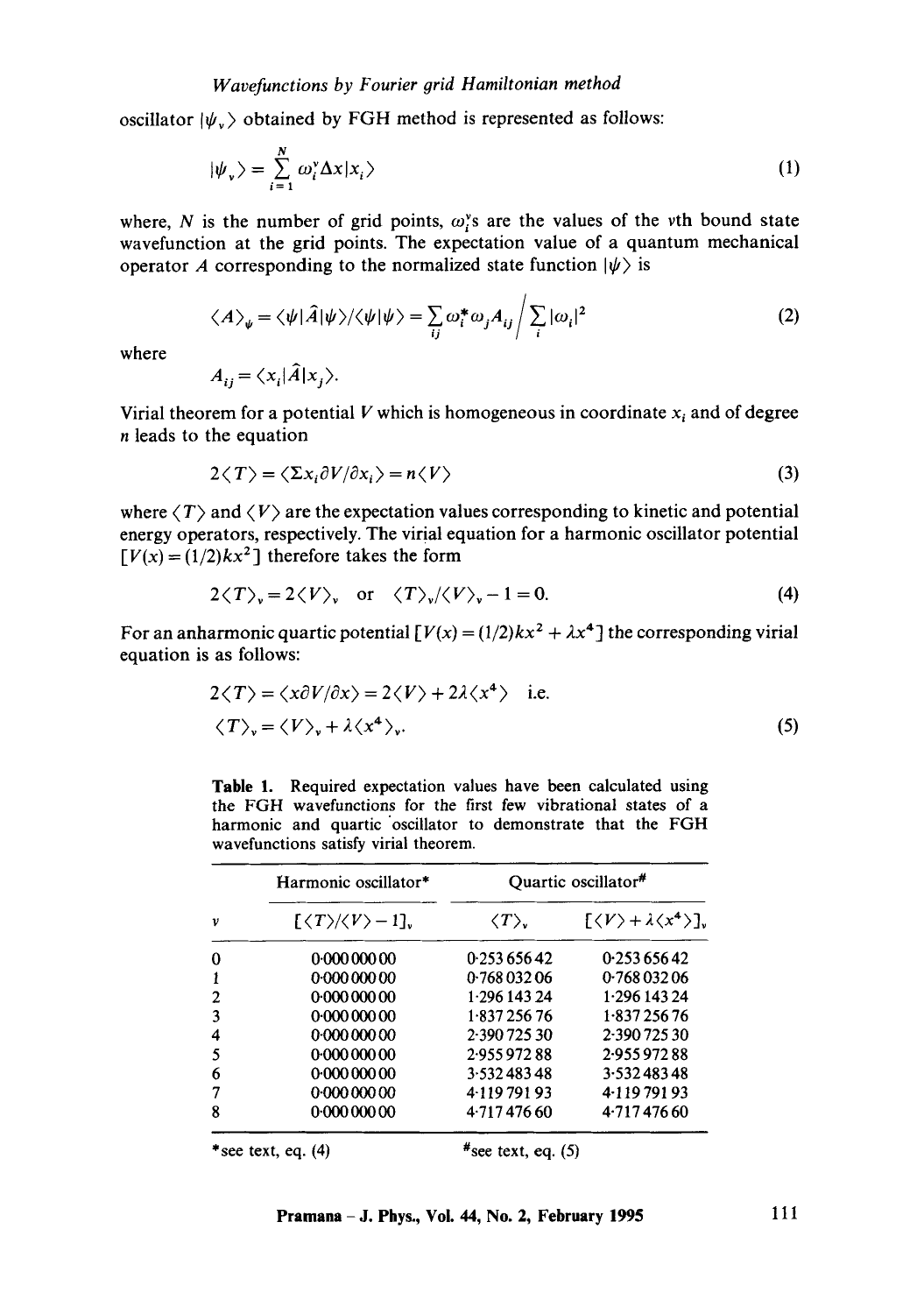## *P Dutta and S P Bhattacharyya*

The angular brackets denote expectation values of the operators in the FGH representation enclosed within [equation 2]. These expectation values  $\lceil \langle T \rangle, \langle V \rangle$  and  $\langle x^4 \rangle$  for different bound states have been calculated with the FGH-wavefunction obtained by solving the corresponding Schrödinger equation by the FGH method. The grid length  $(L = 13 \text{ a.u})$  and the number of grid points  $(N = 69)$  used in our calculations for both the cases were found to be adequate (the appropriate choices of these parameters are discussed in detail in § 3). The results corresponding to (4) and (5)  $\lceil \lambda = 0.005 \rceil$  are displayed in table 1 which confirm that the FGH-wavefunction fulfils the necessary condition of complying with the virial theorem when a sufficient number of grid points  $(N)$  are taken. The point to note is that N is not large at all. Since the representation used is discrete, scale-optimization and virial satisfaction need not be explored in the present context, as the effect of coordinate scaling can be effectively mimicked by making  $\Delta x$  small enough.

#### ii) *F G H-wavefunction and H ellmann-F eynman theorem*

The variational version of the Hellmann-Feynman (H-F) theorem [12] is often written as

$$
\partial E/\partial \sigma = \langle \partial H/\partial \sigma \rangle \tag{6}
$$

where,  $\sigma$  is a real parameter in the Hamiltonian (H) of the system under study. Here, we have dealt with three different types of one-dimensional oscillators.

a) *Harmonic oscillator:* The system of harmonic oscillator is represented by the Hamiltonian H which is a function of the force constant  $(k)$  of the oscillator as follows:

$$
H(k) = T + (1/2)kx^2.
$$

Differentiation of  $H$  with respect to  $k$  gives,

$$
\langle \partial H/\partial k \rangle = (1/2)\langle x^2 \rangle. \tag{7}
$$

Since the analytical values of energy (E) as well as  $(\partial E/\partial k)$  as functions of k are available for the harmonic oscillator, one can measure what may be called the "deviation from the HF theorem"  $(\delta_{H-F})$  by comparing the analytical  $\partial E/\partial k$  value with that on the right hand side of (7) computed with the FGH-wavefunction for a specific vibrational state. The comparison is made in table 2 for a grid of 69 points. Compliance with HF theorem is easily noticeable.

b) *Quartic oscillator:* The Hamiltonian H representing the anharmonic quartic oscillator is of the form:

$$
H(\lambda) = T + (1/2)x^2 + \lambda x^4. \tag{8}
$$

Differentiating both sides of (8) with respect to  $\lambda$  we get

$$
\langle \partial H/\partial \lambda \rangle = \langle x^4 \rangle. \tag{9}
$$

The quantity  $\langle x^4 \rangle$  in (9) has been calculated using the FGH wavefunctions for different bound states obtained by solving the Schrödinger equation for the quartic

**112 Pramana - J. Phys., VoL 44, No. 2, February 1995**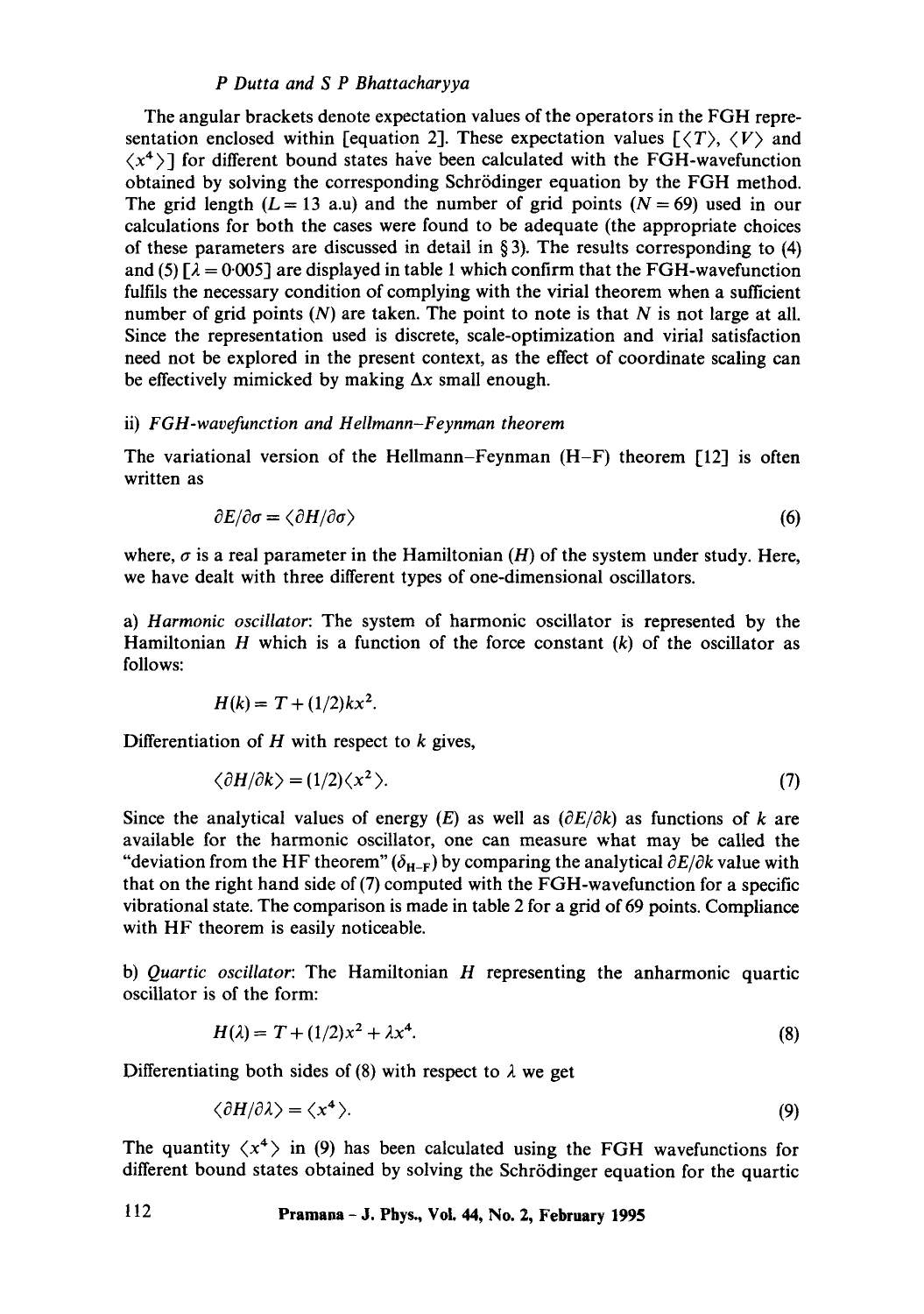|                         | Harmonic*<br>$\delta$ н г | Quartic <sup>#</sup>                          |                                               | Morse <sup>&amp;</sup>                      |                                             |
|-------------------------|---------------------------|-----------------------------------------------|-----------------------------------------------|---------------------------------------------|---------------------------------------------|
| ν                       |                           | $\langle \partial H/\partial \lambda \rangle$ | $\langle \partial E/\partial \lambda \rangle$ | $\langle \partial H/\partial \beta \rangle$ | $\langle \partial E/\partial \beta \rangle$ |
| 0                       | 0.00000000                | 0.664281                                      | 0.664282                                      | 0.007693                                    | 0.007693                                    |
| $\mathbf{1}$            | 0.00000000                | 3.131412                                      | 3.131410                                      | 0.022048                                    | 0.022048                                    |
| $\overline{2}$          | 0.00000000                | $7-637511$                                    | 7.637502                                      | 0.035026                                    | 0.035026                                    |
| 3                       | 0.00000000                | 13.790 941                                    | 13.790910                                     | 0.046 627                                   | 0.046627                                    |
| $\overline{\mathbf{4}}$ | 0.00000000                | 21.331.281                                    | 21.331203                                     | 0.056851                                    | 0.056851                                    |

Table 2. Results computed with the FGH wavefunctions have been reported to demonstrate the compatibility of the FGH wavefunctions with the Hellmann-Feynman theorem.

\*see text, eq. (7)  $\frac{4}{5}$ see text, eq. (9)  $\frac{8}{5}$ see text, eqs (12, 13).

oscillator by the FGH method using  $L = 13$  a.u. and  $N = 69$ . Since the analytical energy (E) and  $(\partial E/\partial \lambda)$  values are not available in this case, we have computed  $(\partial E/\partial \lambda)$ , numerically. The close agreement between  $\langle \partial H/\partial \lambda \rangle$  obtained from (9) and  $\partial E/\partial \lambda$ (obtained numerically) as shown in table 2 again shows that the FGH wavefunctions are quite accurate if  $L$  and  $N$  are carefully chosen.

c) *Morse oscillator:* In the case of a Morse oscillator the Hamiltonian (H) is a function of the real parameter  $\beta$  as defined below:

$$
\hat{H} = \hat{T} + D_e [1 - \exp\{-\beta(\hat{x} - x_{eq})\}]^2.
$$
 (10)

The problem at hand is analytically solvable and the analytical energy eigenvalues are given by

$$
E_v = \beta \sqrt{2D_e/\mu}(v + 0.5) - (\beta^2/2\mu)(v + 0.5)^2
$$
 (11)

where,  $D<sub>e</sub>$  is dissociation energy,  $\mu$  is the reduced mass of the system and  $\beta$  is the nonlinear parameter in the potential. Differentiating both sides of (10) with respect to  $\beta$ followed by quantum mechanical averaging over the state  $(\psi_{\nu})$  [equation (2)] gives

$$
\langle \partial H/\partial \beta \rangle_{\rm v} = 2D_e \langle (x - x_{\rm eq})[1 - \exp\{-\beta(x - x_{\rm eq})\}] \exp\{-\beta(x - x_{\rm eq})\}] \rangle
$$
\n(12)

Differentiation of (11) with respect to  $\beta$  on the other hand gives

$$
(\partial E/\partial \beta)_v = [(v + 0.5)\sqrt{2D/\mu} - (\beta/\mu)(v + 0.5)^2]
$$
 (13)

The computed results displayed in table 2 are the quantities corresponding to (12) and (13) for the first few vibrational states ( $v = 0 - 4$ ) and are just as the exact wavefunctions are supposed to give.

## iii) *Hypervirial theorems and FGH eigenfunctions*

If  $\hat{A}$  is a hermitian operator such that the set of trial function is invariant under the continuous family of unitary transformations  $U(\alpha) = e^{i\alpha A}$  ( $\alpha$  real parameter), then a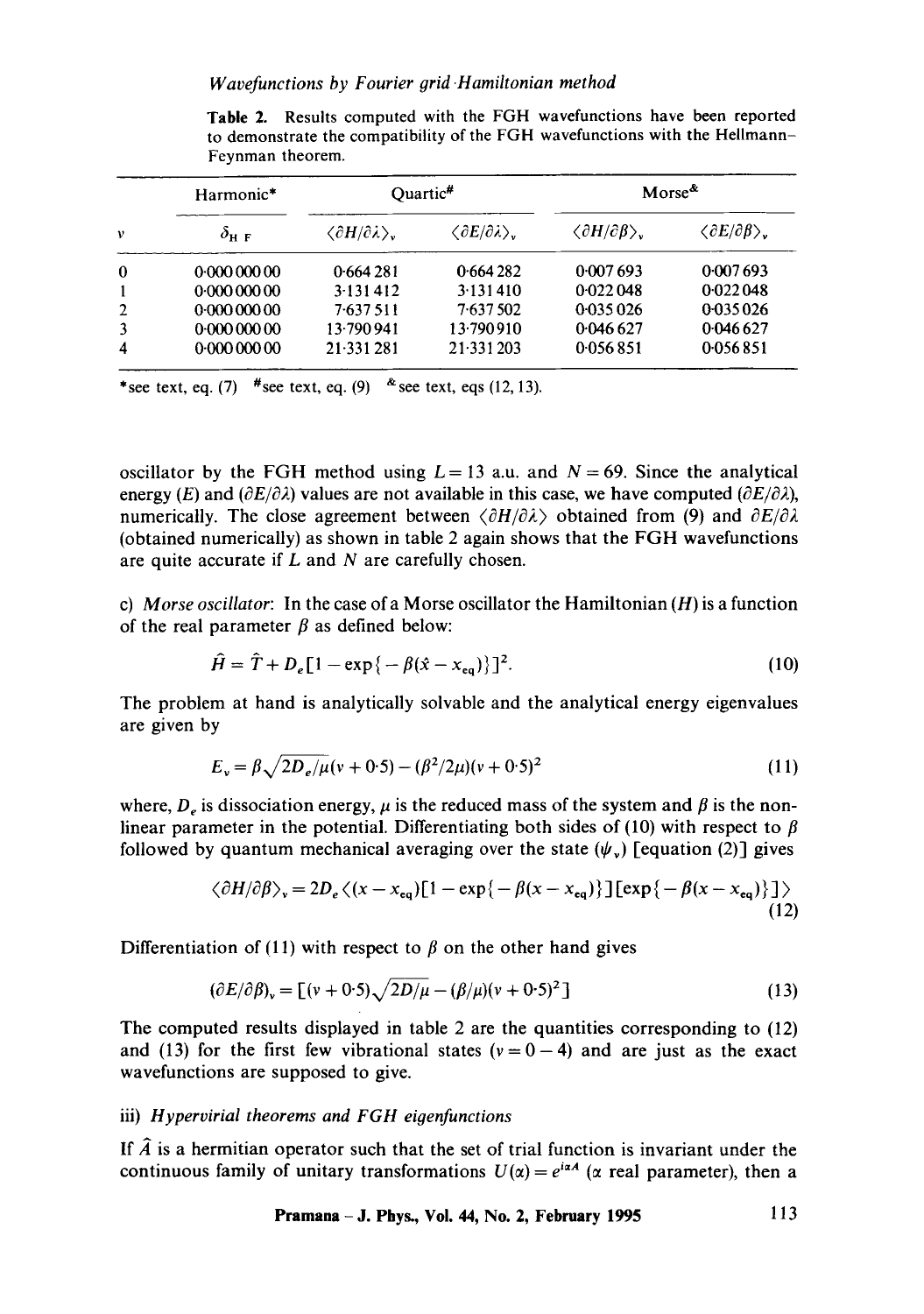Table 3. Results computed with the FGH wavefunctions for the first few states of a Morse oscillator [see eq. (14)] have been reported to demonstrate the compatibility of the FGH wavefunctions with the diagonal hypervirial theorem.

| υ              | $\langle e^{-\beta u} \rangle$ | $\langle e^{-2\beta u}\rangle$ |
|----------------|--------------------------------|--------------------------------|
| 0              | 0.978 2011                     | 0.9782011                      |
|                | 0.934 6037                     | 0.934 6037                     |
| $\overline{2}$ | 0.8910072                      | 0.8910072                      |
| 3              | 0.8474115                      | 0.8474115                      |
| 4              | 0.8038113                      | 0.8038113                      |
| 5              | 0.7602138                      | 0.7602138                      |
| 6              | 0.7166163                      | 0.7166163                      |
|                | 0.6730188                      | 0.6730188                      |

variationaly selected  $\psi$  will satisfy the condition

 $\langle \psi | \llbracket \hat{H}, \hat{A} \rrbracket |\psi \rangle = 0$ 

for any state  $\psi$ . The condition has been known as the diagonal hypervirial theorem [13-14]. The condition is obviously obeyed by an exact wavefunction. For a Morse oscillator  $[V(x)]$ , one can show [15] that the diagonal hypervirial theorem leads to the following relation:

**i.e.** 

$$
\langle e^{-\beta u} - e^{-2\beta u} \rangle_{v} = 0
$$
  

$$
\langle e^{-\beta u} \rangle_{v} = \langle e^{-2\beta u} \rangle_{v}
$$
 (14)

where the potential  $V(x)$  is represented as follows:

$$
V(x) = D\big[e^{-2\beta u} - 2e^{-\beta u}\big], \quad u = (x - x_{eq}).
$$

We have reported in table 3 the expectation values on the left and right hand side of(14) computed with FGH wavefunctions for the first few states of a Morse oscillator. A reasonable choice of grid ensures compatibility of FGH wavefunctions with the diagonal hypervirial theorem.

#### iv) *FGH-wavefunctions and local error*

As demonstrated in [3] and to be discussed further in §3, the FGH method with adequate grid length  $(L)$  and number of grid points  $(N)$  can provide highly accurate value of global energy or energy eigenvalues  $(E)$ 

$$
E = \langle \psi | H | \psi \rangle / \langle \psi | \psi \rangle. \tag{15}
$$

But one may ask whether the FGH wavefunctions are equally good from a local point of view. Needless to mention that an exact wavefunction is expected to satisfy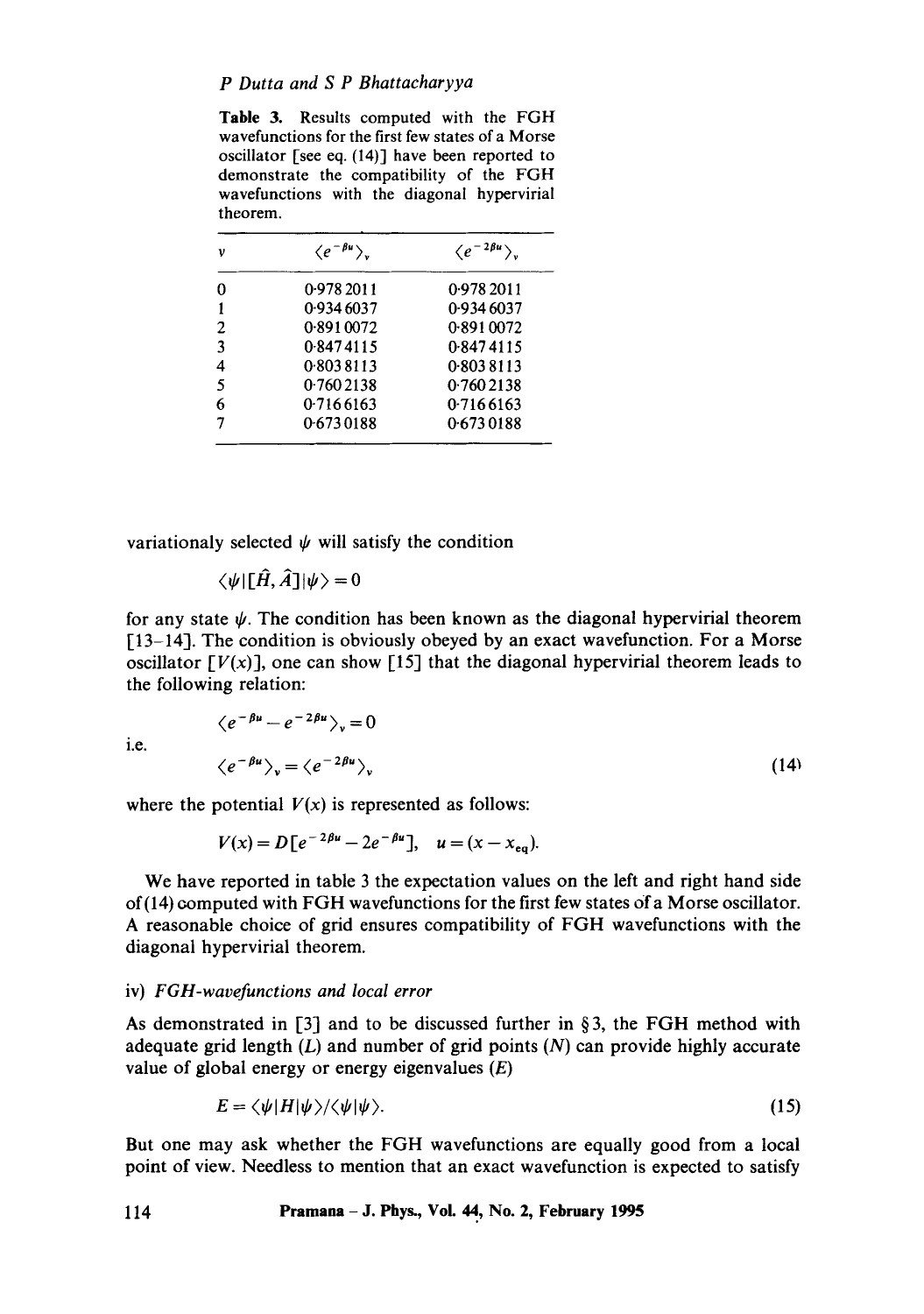

**Figure 1.** Energy values  $E_v(x_i)$  (represented as  $**$ ) at all the grid points  $\{x_i\}$ obtained by the FGH method are the same and equal to the corresponding energy eigenvalue (denoted by solid line)  $[v = 0, 1 \text{ and } 2]$ .

certain local criteria as well [16]. The Schrödinger equation at a coordinate point  $(x_i)$  is

$$
H\psi(x_i) = E(x_i)\psi(x_i),
$$
  
\n
$$
E(x_i) = H\psi(x_i)/\psi(x_i).
$$
\n(16)

In general, the local energy  $E(x_i)$  in (16) is coordinate dependent for an approximate wavefunction while the exact wavefunction provides local energy values  $(E(x_i))$ independent of  $x_i$  and equal to the global E of (15). As the eigenvectors obtained by FGH method directly gives the amplitudes or values of the wavefunction at the grid points, the question now turns out to be whether the  $E(x_i)$  calculated (eq. 16) at each grid point  $(x_i)$  are the same and is equal to the value E in (15)?

To answer this question we have employed the FGH method for a harmonic oscillator and obtained both the energy eigenvalues  $(E<sub>v</sub>)$  (eq. 15) and the wavefunctions  $[\psi_{\nu}(x)]$ . The  $E_{\nu}(x_i)$  values at all the grid points  $\{x_i\}$  have been calculated by invoking a suitable numerical differentiation scheme to compute the  $H[\psi(x_i)]$  part in (16). The results, as is clear from figure 1 which displays the profiles of  $E_v(x_i)$  for  $v = 0, 1$ and 2 at the grid points  $\{x_i\}$ , answer the question in the affirmative.

# **3. Convergence properties**

As far as the success of any numerical method for solving Schrödinger equation is concerned, the computational cost that the method involves is no less important than the accuracy of the energy eigenvalues provided by the method. As the method requires matrices of order  $(N \times N)$  to be diagonalized, where N is the number of grid points, the convergence property of the method with respect to N plays a key role in its success. Another important parameter, the total length  $(L)$  of the grid also needs to be optimized to provide results of desired accuracy. In [3] Marston and Balint-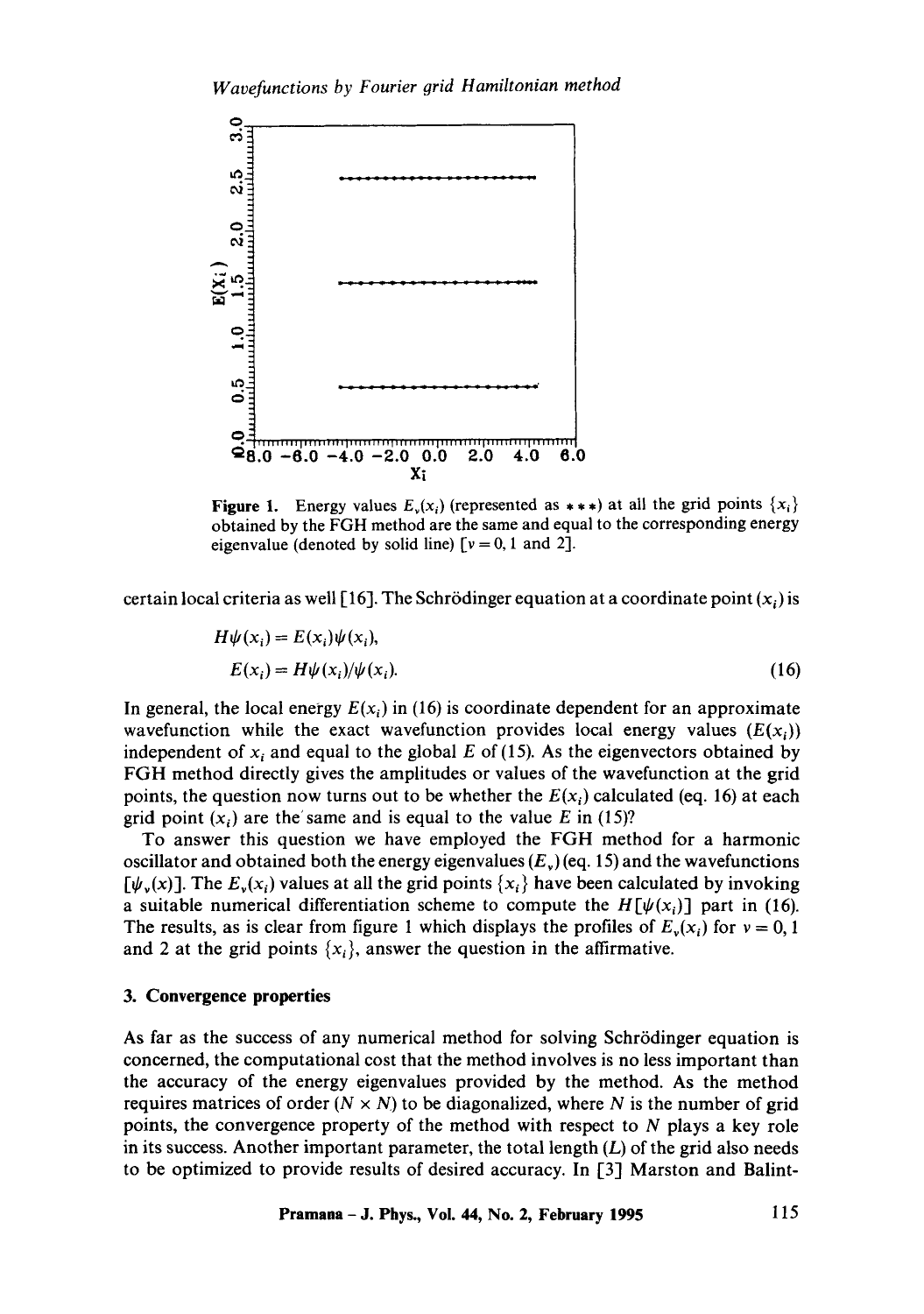## *P Dutta and S P Bhattacharyya*

Kurti have used  $L = 1.5$  times the outer classical turning point of the highest bound state in the case of a Morse oscillator. We think that it would be worthwhile to have a closer look into the convergence properties of the method with respect to both L and N. In a way these two parameters together conform to what may be analogous to a measure of completeness of the basis set in a finite basis set representation. For the purpose at hand, we have done two sets of calculations for two types of exactly solvable potential (harmonic and Morse):

i) Keeping N fixed and sufficiently high ( $N = 99$ ) the grid length (L) has been varied from a small value  $(7.5 \text{ a.u})$  to an appreciably high value for solving the Schrödinger equation by the FGH method.

ii) The same course of calculations have been done by varying the number of grid points (N) keeping L fixed at an adequately high value  $(L = 13 \text{ a.u}).$ 

To demonstrate the convergence properties, one obvious choice is to check the convergence of energy with respect to  $N$  or  $L$  or both. In addition to that one can enquire about the convergence of FGH-wavefunctions in the context of satisfaction of the virial and Hellmann-Feynman theorems. For this purpose, let us define three terms  $\delta_{\rm E}$ ,  $\delta_{\rm VT}$  and  $\delta_{\rm H-F}$ .  $\delta_{\rm E}$  measures the deviation of computed energy obtained by using particular values of  $N$  and  $L$ , from the exact or converged energy, whichever is available, i.e.

 $\delta_{\rm E}$  = E(computed) – E(exact or converged)

 $\delta_{\rm VI}$  stands for deviation from the virial theorem and  $\delta_{\rm H-F}$  for deviation from the Hellmann-Feynman theorem. For harmonic potential they are measured by

$$
\delta_{\mathbf{v}\mathbf{T}} = \{ \langle T \rangle / \langle V \rangle - 1 \} \quad \text{and} \quad \delta_{\mathbf{H} - \mathbf{F}} = \{ \langle \partial H / \partial k \rangle - (1/2) \langle x^2 \rangle \}. \tag{17}
$$

Both  $\delta_{\rm VT}$  and  $\delta_{\rm H-F}$  are zero for exact wavefunctions [eqs (4) and (7)]. In figure 2 the profiles of  $\delta_{\rm E}$ ,  $\delta_{\rm VT}$  and  $\delta_{\rm HF}$  values for  $v = 9$  have been displayed against L (grid length) while figure 3 shows the convergence of  $\delta_{\rm E}$ ,  $\delta_{\rm VT}$  and  $\delta_{\rm HF}$  for different N values for  $v = 9$ . In each case, the convergence is near exponential so that highly accurate wavefunctions can be obtained at a low computational cost.

Now the question arises whether the *adequate* values of N and L are system (potential) and state dependent? If so, how sensitive are these values? To answer these question3 we have done a series of calculations to see the convergence of energy of ground as well as of higher energy states of the quartic anharmonic oscillator (eq. 8) for different values of the coupling strength ( $\lambda$  varies from 0.01 to 5.0). Figure 4 displays the variation of *adequate N* i.e. the minimum N value required to get the converged energies ( $E_y$ ,  $y = 0, 4, 9$ ) as a function of the coupling strength ( $\lambda$ ) for a fixed value of  $L = 13$ . The variation of *adequate L* (using fixed and high value of  $N = 99$ ) for three different states ( $v = 0, 4$  and 9) as a function of  $\lambda$  is demonstrated in figure 5. Both the figures show that the variation in  $N$  or  $L$  is sharp initially but saturates quickly as  $\lambda$  increases. The convergence profiles for three different states are different but the trend of variation is the same in each case. It is to be noted that the difference in adequate N or L values for different states is not much which suggests that the method can be used for providing good wavefunctions even for higher states at reasonably low computational cost. However, for certain long range potentials with singularity at the origin (e.g.  $-1/x$ ,  $-1/x^2$ ,  $-1/|x|$ , etc.), our experience so far indicates that for an appropriately large length  $L$ , the energy eigenvalues do not show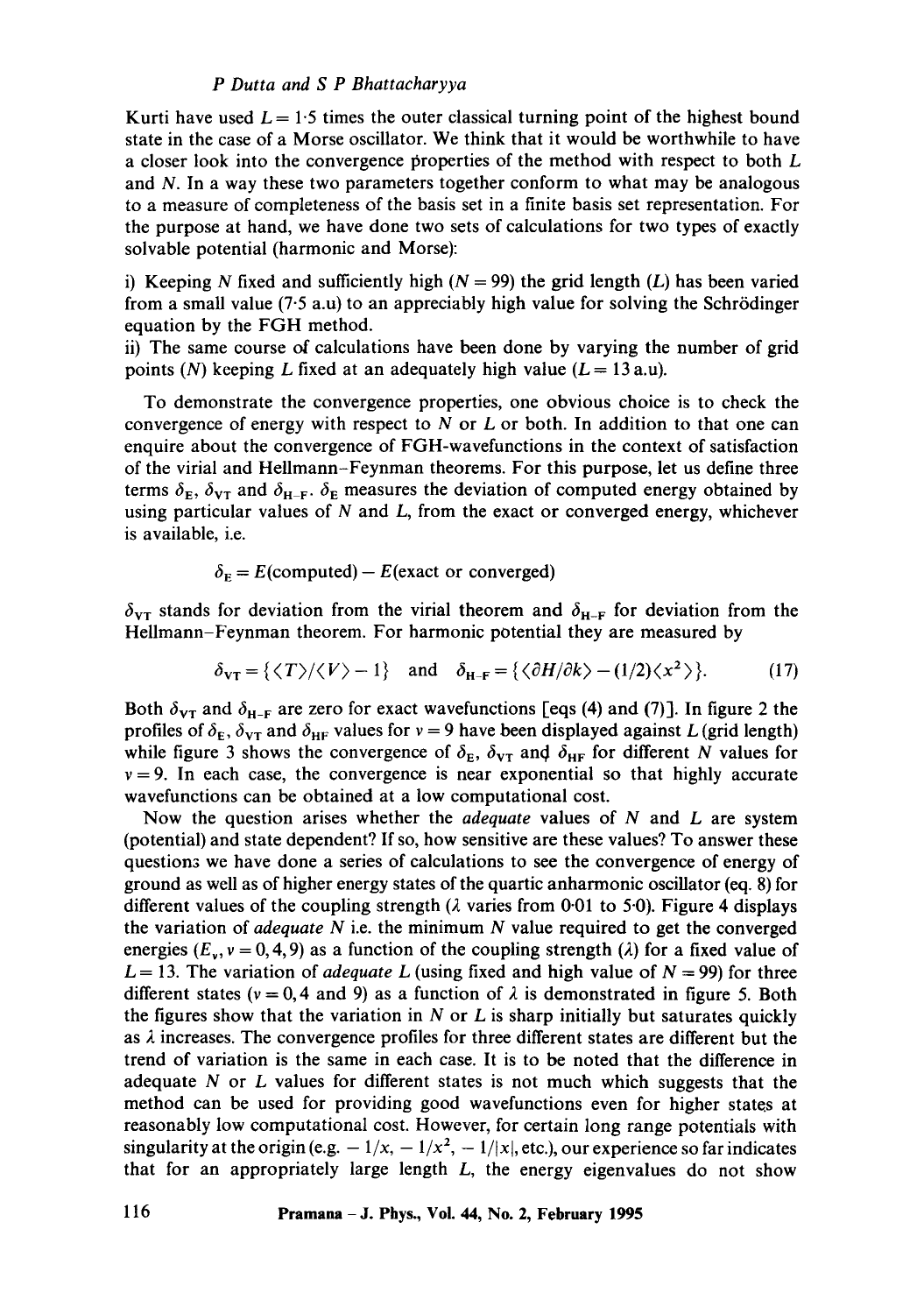*Wavefunctions by Fourier orid Hamiltonian method* 



Figure 2. Profiles  $\delta_{\text{VT}}$ ( - ine),  $\delta_{\text{HF}}$ (---- line) and  $\delta_{\text{E}}$ (- $\star$ - $\star$ - $\star$ ) for the 10th vibrational state  $(v = 9)$  of harmonic oscillator [see text, eq. 17] as a function of the grid length (L).



Figure 3. Convergence of  $\delta_{\text{VI}}(\text{---}$  line) and  $\delta_{\text{HF}}(\text{---}$  line) and  $\delta_{\text{E}}(\text{---} \text{---})$ for the 10th vibrational state  $(v = 9)$  of harmonic oscillator [see text, eq. 17] for different number of grid points (N) used.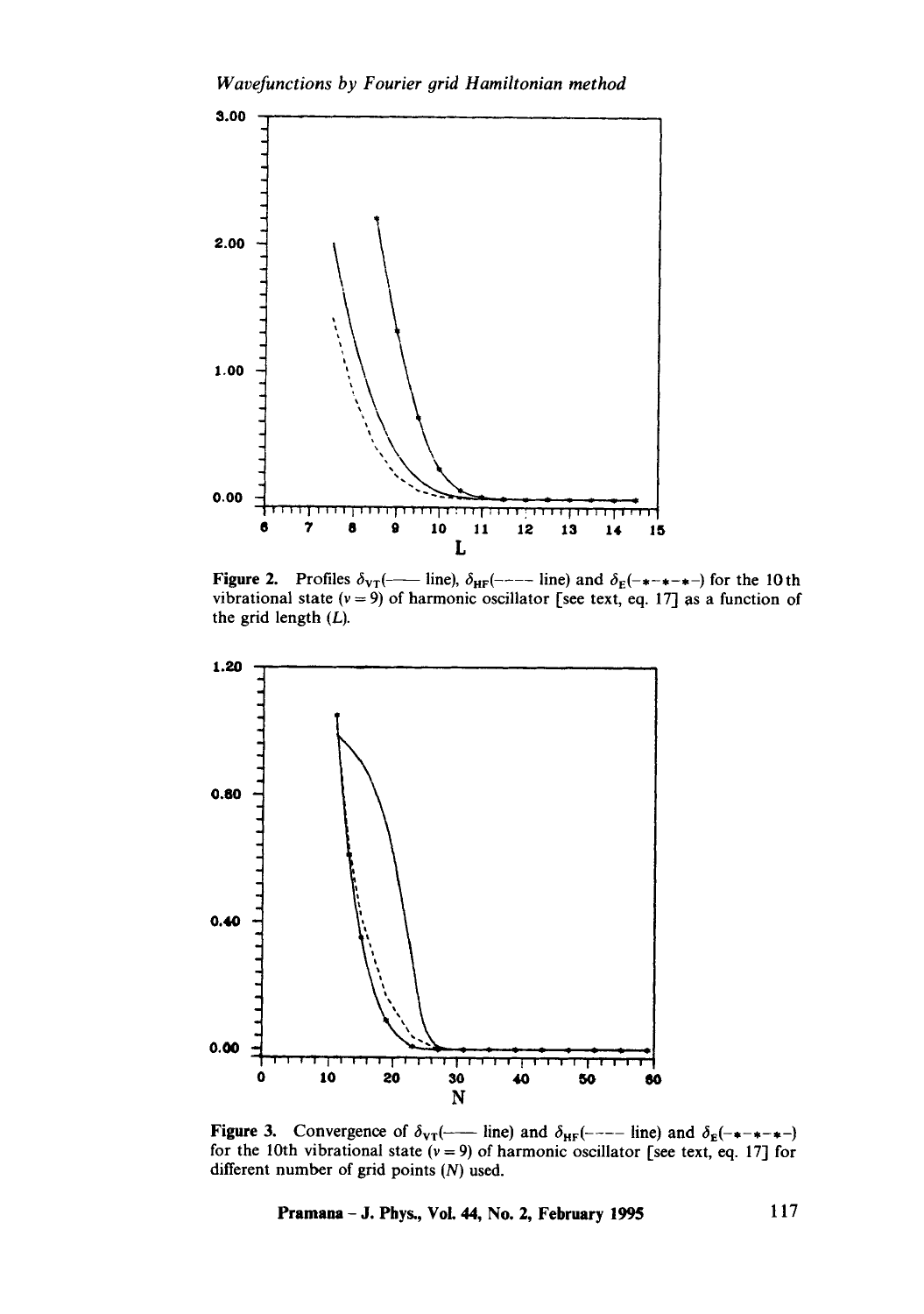

Figure 4. The variation of adequate N for  $v = 0, 4, 9$  as a function of oscillator strength ( $\lambda$ ) of a quartic anharmonic oscillator (see eq. 8), for  $L = 13$  a.u.



Figure 5. The variation of adequate L (using  $N = 99$ ) for three different states ( $v = 0, 4$  and 9) as a function of  $\lambda$  for the same system as in figure 4.

monotonic convergence with respect to the number of grid points  $(N)$  or grid density  $(L/N)$ . For a given  $L$ , there appears to be an optimum grid density for which best eigenvalues are obtained. The reason for this non-monotonicity of the convergence is intimately related with the problem of representing a state on the discretized co-ordinate or momentum space. Further analysis is on the way at present.

**118 Pramana- J. Phys., Vol. 44, No. 2, February 1995**